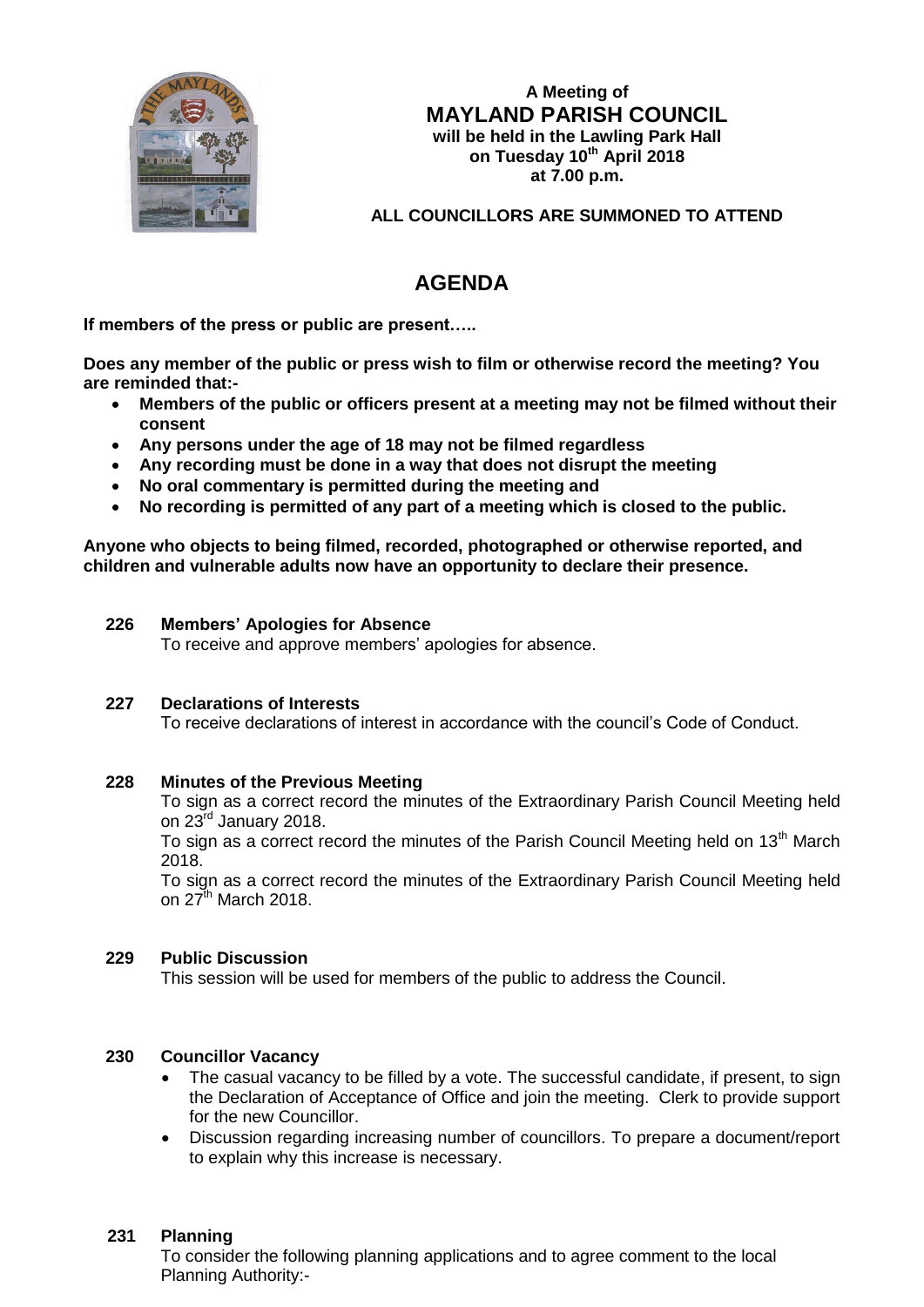# **FUL/MAL/18/00341 PP -06819605**

 **Proposal:** Erection of 2 No. 3 bedroom dwellings to replace existing dwelling.  **Address:** 33 Princes Avenue, Mayland, Essex CM3 6BA

## **FUL/MAL/18/00280 PP - 06786147**

 **Proposal:** Construction of an apple storage barn. **Address:** Land North West of Riversleigh Nipsells chase, Mayland, Essex

## **FUL/MAL/18/00174 PP -06718584**

**Proposal:** Change of use of office to carers accommodation **Address:** 62, Nipsells Chase, Mayland, Essex CM3 6EJ

## **HOUSE/MAL/18/00205**

**Proposal**: Rear single storey extension, enclose stilt undercroft and create new main entrance.

**Address:** The Homestead, Grange Avenue, Mayland, Essex

The following decisions made by the local Planning Authority were noted:-

#### **HOUSE/MAL/18/00052** Dismantling of existing conservatory and build a single storey extension at Ashmead, Mayland Close, Mayland **APPROVE**

### **232 Finance**

- All Councillors will receive a list of all payments and receipts. A decision to accept them all will be required.
- To note verification of bank reconciliations.
- All Councillors will have received a copy of the council's quarterly accounts for January to March. A decision to accept them will be required. A decision to agree any actions regarding potential or actual overspends may be required.

#### **233 Clerk's Report**

.

Each Councillor has received an update on matters from the last meeting. No new matters will be considered under this agenda item. Any business requiring a decision is listed separately on this agenda.

**234 Lawling Park Committee** *including Bakersfield, Lawling Playing Field & Dog Walk Area* To note receipt of the draft minutes from March LPC meeting.

Keys and locks Broken sign on car park gate